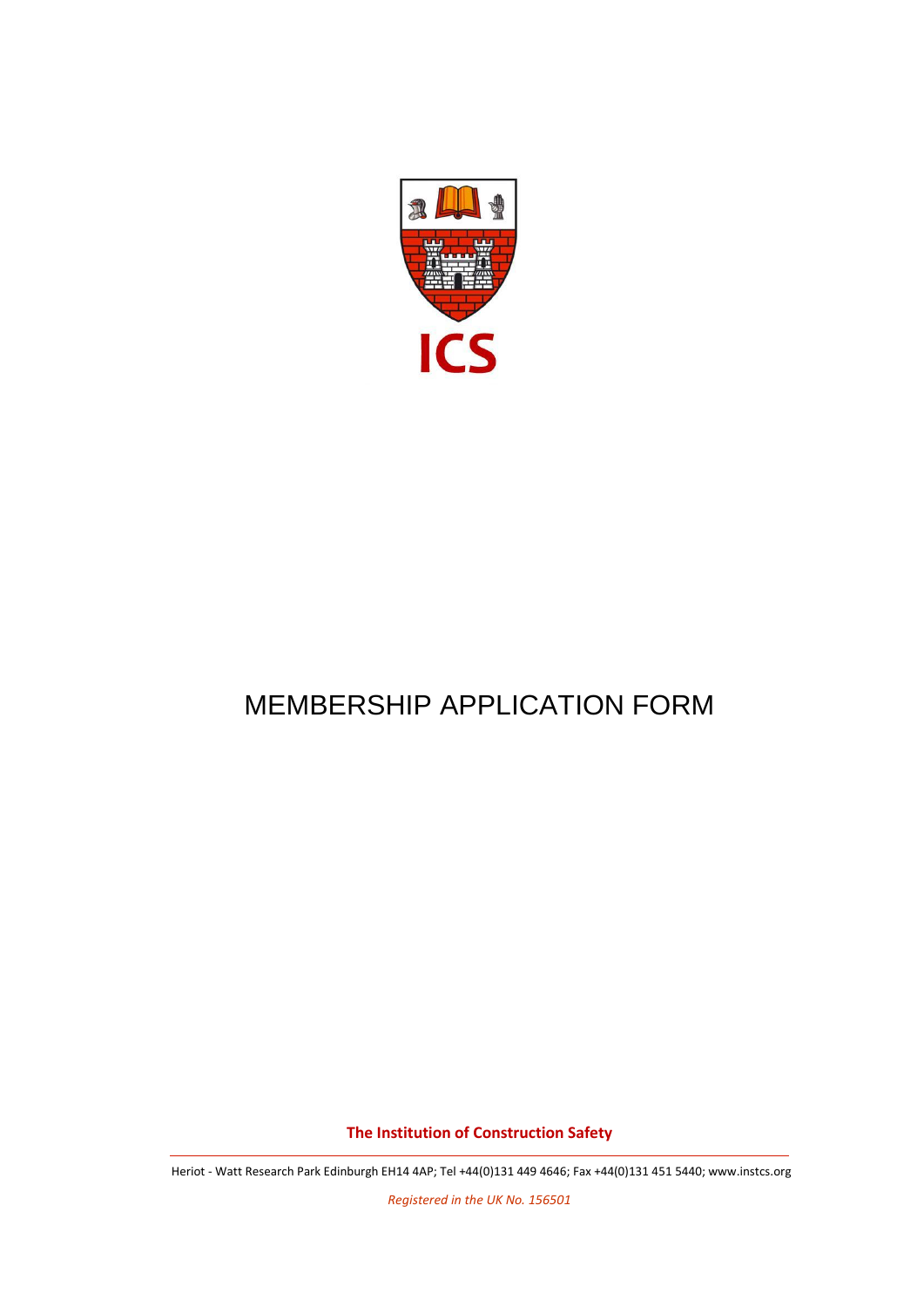## I hereby apply to become a **Member** / **Associate** / **other** (delete as necessary) of the Institution of Construction Safety and provide the following information in support of my application: **(please use block letters and black ink):**

| Title:                                            | <b>Forenames:</b>                                                                                                                                                                                                                                                           |                   | Surname:   |               |
|---------------------------------------------------|-----------------------------------------------------------------------------------------------------------------------------------------------------------------------------------------------------------------------------------------------------------------------------|-------------------|------------|---------------|
| <b>Job Title:</b>                                 |                                                                                                                                                                                                                                                                             | Employer:         |            |               |
| Specialism:                                       |                                                                                                                                                                                                                                                                             |                   |            |               |
|                                                   |                                                                                                                                                                                                                                                                             |                   |            |               |
| <b>Home</b>                                       |                                                                                                                                                                                                                                                                             | <b>Work</b>       |            |               |
| <b>Address:</b>                                   |                                                                                                                                                                                                                                                                             | <b>Address:</b>   |            |               |
| <b>Post Code:</b>                                 |                                                                                                                                                                                                                                                                             | <b>Post Code:</b> |            |               |
| Telephone:                                        |                                                                                                                                                                                                                                                                             | Telephone:        |            |               |
| Fax:                                              |                                                                                                                                                                                                                                                                             | Fax:              |            |               |
| E-mail:                                           |                                                                                                                                                                                                                                                                             | $E$ -mail:        |            |               |
|                                                   | Please indicate your preferred contact address by ticking one of the following: Home                                                                                                                                                                                        |                   |            | Work          |
| <b>Publication of Data</b>                        |                                                                                                                                                                                                                                                                             |                   |            |               |
|                                                   | Please indicate if you wish your details to be published in one of the ICS registers Yes                                                                                                                                                                                    |                   |            | No            |
|                                                   |                                                                                                                                                                                                                                                                             |                   |            |               |
|                                                   | <b>Professional Qualifications</b> (Please attach copies of relevant certificates)                                                                                                                                                                                          |                   |            | <b>Dates</b>  |
|                                                   |                                                                                                                                                                                                                                                                             |                   |            |               |
|                                                   | <b>Membership of Professional Bodies</b>                                                                                                                                                                                                                                    |                   |            | <b>Dates</b>  |
|                                                   |                                                                                                                                                                                                                                                                             |                   |            |               |
| professional body.                                | By signing this application, I confirm that my professional activity is governed by the Code of Conduct of my                                                                                                                                                               |                   |            |               |
|                                                   | <b>Approved CDM 2015 Training</b> (Please attach copies of relevant certificates)                                                                                                                                                                                           |                   |            |               |
| with exam.                                        | Please indicate if you have attended an approved 2 or 3 day training course                                                                                                                                                                                                 |                   | <b>Yes</b> | <b>No</b>     |
|                                                   |                                                                                                                                                                                                                                                                             |                   |            | <b>Points</b> |
| <b>The ICS Registers</b><br><b>ICS Registers.</b> | Members wishing their business to be assessed and included in one or more of the ICS<br>Registers must complete a separate application and provide evidence of organisational<br>capability. Please indicate if you wish your business to be included in one or more of the |                   |            |               |
|                                                   | <b>CPD record and Curriculum Vitae</b>                                                                                                                                                                                                                                      |                   |            |               |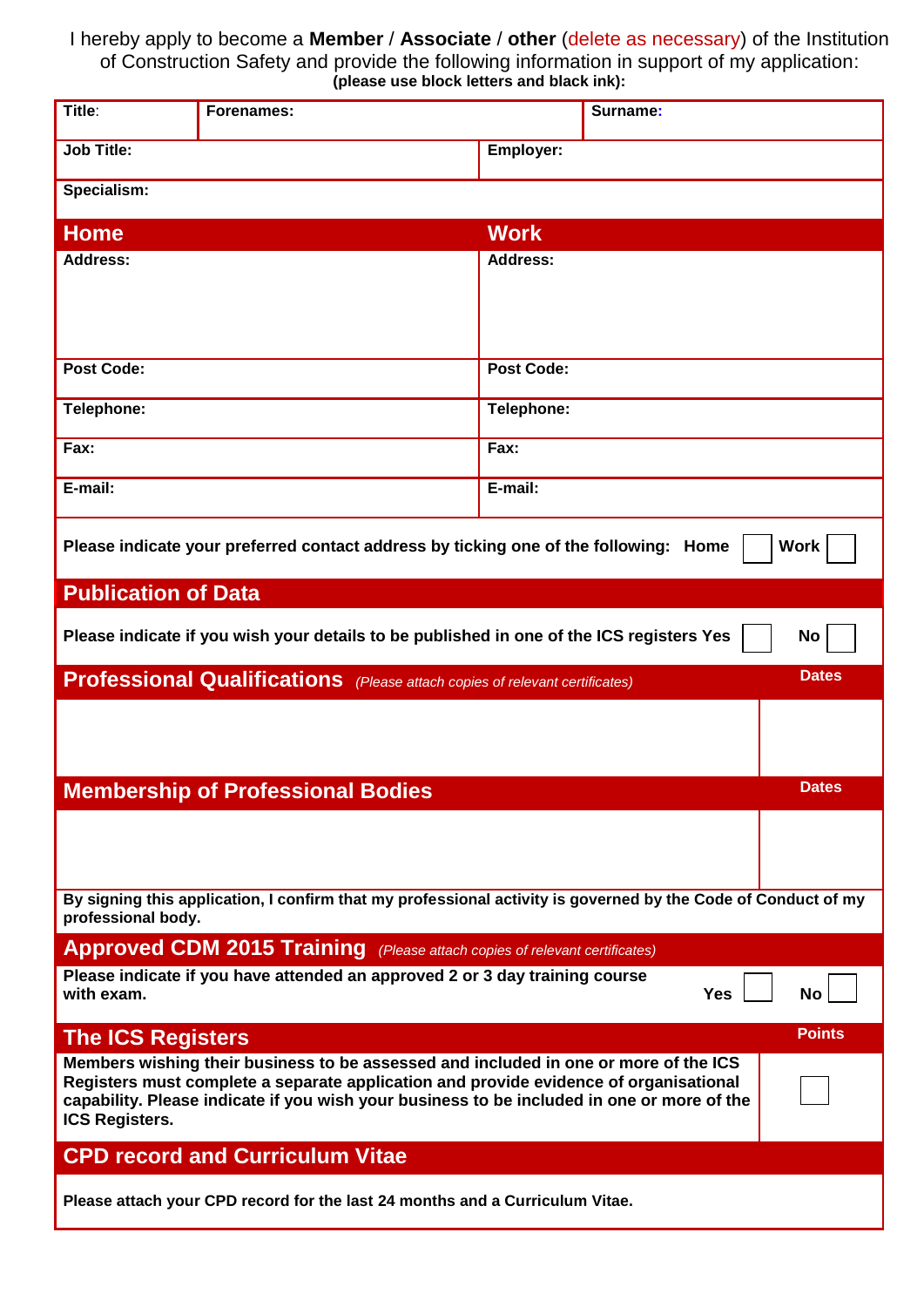| Work Experience<br>List in brief your personal involvement with particular reference to health, safety, design & management |                     |                 |                                     |                           |  |  |
|-----------------------------------------------------------------------------------------------------------------------------|---------------------|-----------------|-------------------------------------|---------------------------|--|--|
| <b>Project Title</b>                                                                                                        | <b>Project Type</b> | <b>CDM Role</b> | <b>Duration</b><br>(of appointment) | <b>Start</b><br>(MM/YYYY) |  |  |
|                                                                                                                             |                     |                 |                                     |                           |  |  |
|                                                                                                                             |                     |                 |                                     |                           |  |  |
|                                                                                                                             |                     |                 |                                     |                           |  |  |
|                                                                                                                             |                     |                 |                                     |                           |  |  |
|                                                                                                                             |                     |                 |                                     |                           |  |  |
|                                                                                                                             |                     |                 |                                     |                           |  |  |
|                                                                                                                             |                     |                 |                                     |                           |  |  |
|                                                                                                                             |                     |                 |                                     |                           |  |  |
|                                                                                                                             |                     |                 |                                     |                           |  |  |
|                                                                                                                             |                     |                 |                                     |                           |  |  |
|                                                                                                                             |                     |                 |                                     |                           |  |  |
|                                                                                                                             |                     |                 |                                     |                           |  |  |
|                                                                                                                             |                     |                 |                                     |                           |  |  |
|                                                                                                                             |                     |                 |                                     |                           |  |  |
|                                                                                                                             |                     |                 |                                     |                           |  |  |
|                                                                                                                             |                     |                 |                                     |                           |  |  |
|                                                                                                                             |                     |                 |                                     |                           |  |  |
| Continue on additional sheet if required                                                                                    |                     |                 |                                     |                           |  |  |

| Names and contact details of two referees |                   |  |  |
|-------------------------------------------|-------------------|--|--|
| Name:                                     | Name:             |  |  |
| <b>Address:</b>                           | <b>Address:</b>   |  |  |
| <b>Post Code:</b>                         | <b>Post Code:</b> |  |  |
| Telephone:                                | Telephone:        |  |  |
| e-mail:                                   | e-mail:           |  |  |